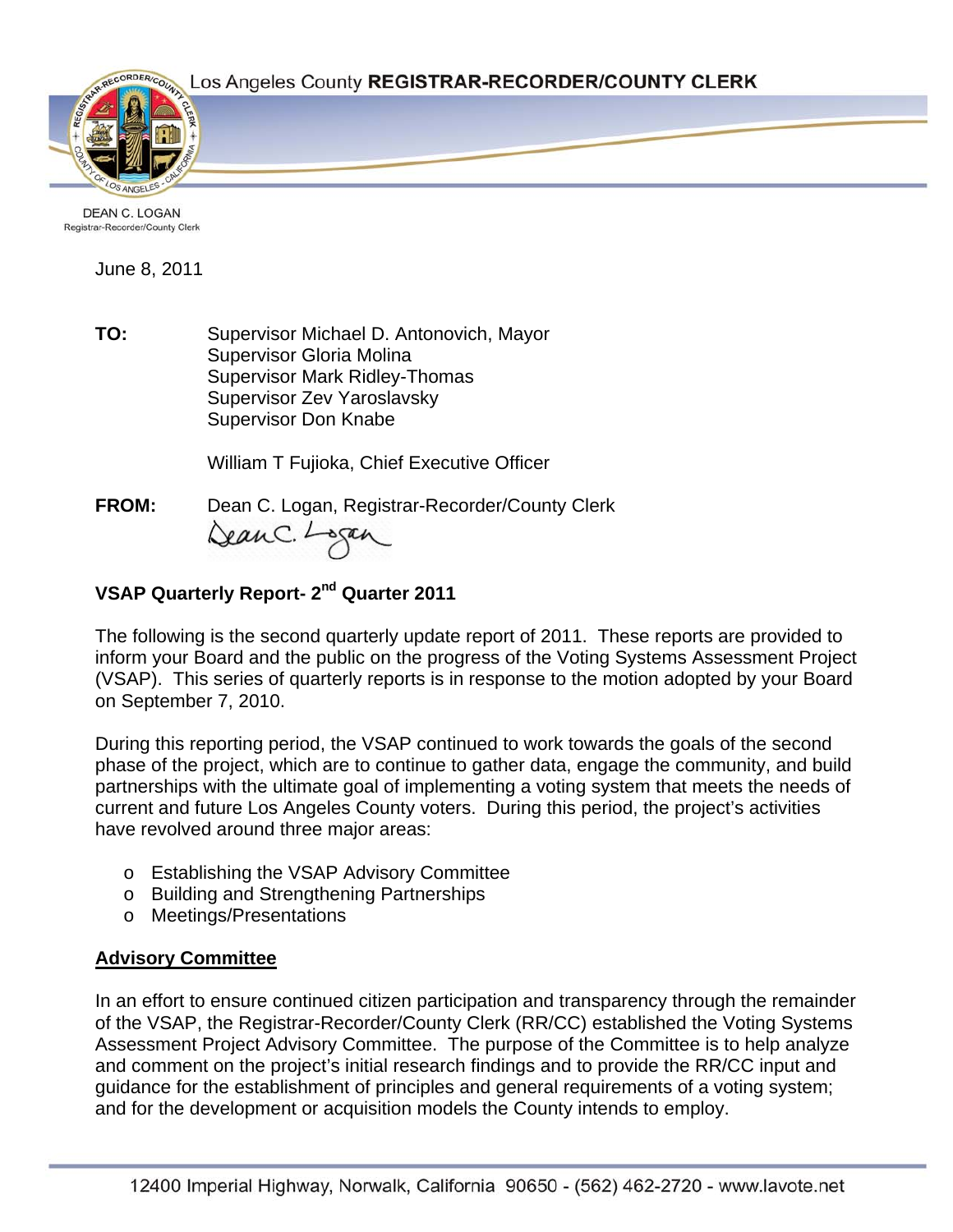The RR/CC invited a group of community leaders, subject matter experts, and stakeholders to serve on this Committee. These individuals represent critical constituency groups and communities of interest, including voters with disabilities, language minority groups and ethnic minorities. Also represented are critical stakeholders such as election officials, political parties, and academic institutions/organizations.

At my request, Virginia Mosqueda is serving as Chair of the VSAP Advisory Committee. Ms. Mosqueda is the Director of Civic Engagement for the California Community Foundation, which promotes collaboration and advocacy across the nonprofit, public and private sectors to address community problems. Attached is a full list of Committee members.

The Committee held its initial meeting at the RR/CC headquarters on March 31<sup>st</sup>. During this meeting members were provided with an overview of Los Angeles County's election operations and its needs, and the Voting Systems Assessment Project. Members discussed Committee goals, including their first deliverable, which is to brainstorm with the RR/CC to draft guiding principles for Los Angeles County's new voting system.

The VSAP Advisory Committee held two additional meetings, on April 28<sup>th</sup> and May  $26<sup>th</sup>$ , in which they began to draft and define guiding principles for a new voting system. VSAP Advisory Committee meetings are streamed live, as well as video archived on: <http://www.livestream.com/larrcc6>.

Currently, the Committee, in collaboration with the Department, is drafting a set of guiding principles to help inform the development acquisition of a voting system. Draft principles are scheduled to be completed in July of 2011.

## **Partnerships**

The Department continues to build and strengthen partnerships as we develop our plans and requirements for the acquisition/development of a new voting system. The County continues to collaborate with research institutions, academia, and other organizations to ensure a diversity of ideas and expert input to inform the project. During this quarter, the VSAP has continued to work with Cal Tech and MIT's Voting Technology Project (VTP) and with graduate students at the UCLA Luskin School of Public Affairs.

#### *CalTech/MIT Voting Technology Project*

The VSAP is currently reframing its partnership with the VTP. The VSAP and VTP successfully collaborated during the initial phase of the VSAP in conducting research activities that provided important baseline data on voter and stakeholder attitudes and opinions when it comes to voting systems and the electoral process in general.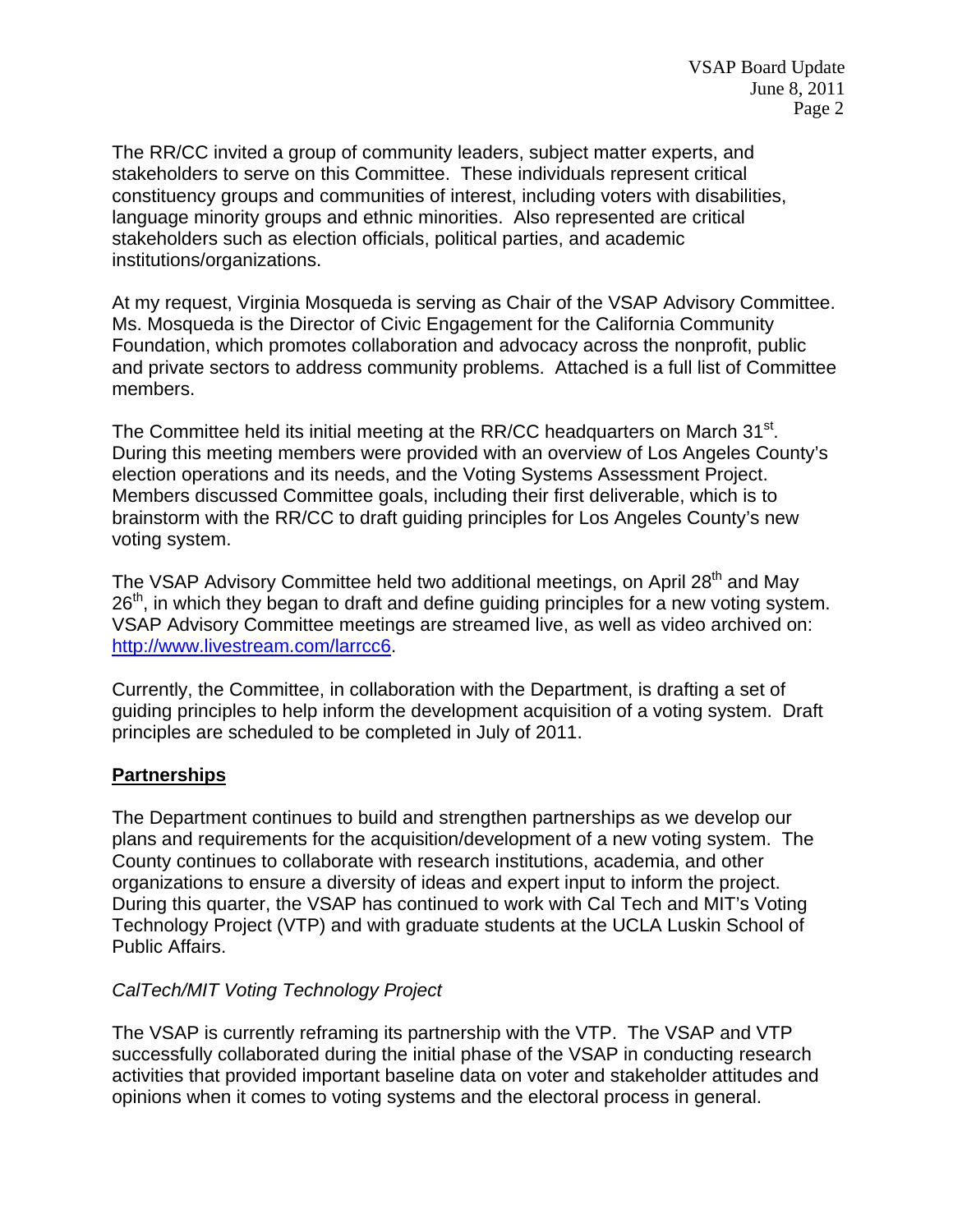The success of the collaboration during the initial phase of VSAP resulted in an invitation from the James Irvine Foundation for VTP to apply for additional funding to continue it collaboration with the VSAP. As such, future collaborations are being assessed as VTP is in the process of preparing a grant application to the James Irvine Foundation.

## *UCLA Research Team*

The VSAP is also collaborating with a research team of graduate students from the UCLA Luskin School of Public Affairs. The team conducted research on the voting systems testing and certification process and its impact on Los Angeles County's goal to implement a new voting system. The UCLA research team is finalizing a report to the Department highlighting their findings and recommendations for the VSAP to consider in navigating the testing and certification of the new system and/or acquisition model employed.

#### **Meetings/Presentations**

The Department continues to meet with stakeholders with the purpose of informing them of the VSAP and to continue to keep them engaged in the process. During this period, the Department provided updates and presentations to, and gathered feedback from, the Voting Accessibility Advisory Committee, the Community Voter Outreach Committee, and Department staff.

More information regarding the Voting System Assessment Project (VSAP) is available to the public online at [www.lavote.net/voter/vsap](http://www.lavote.net/vsap) and on the project's Facebook page. The pages on our website and on Facebook are frequently updated with news and information and are a great way to stay connected with the progress of the project between quarterly reports. We strongly encourage public input throughout the process and look forward to continuing to work with your board on this critical project. If you have any questions please contact Monica Flores, VSAP Project Assistant at (562) 462- 2991 or via email at [mflores@rrcc.lacounty.gov](mailto:mflores@rrcc.lacounty.gov).